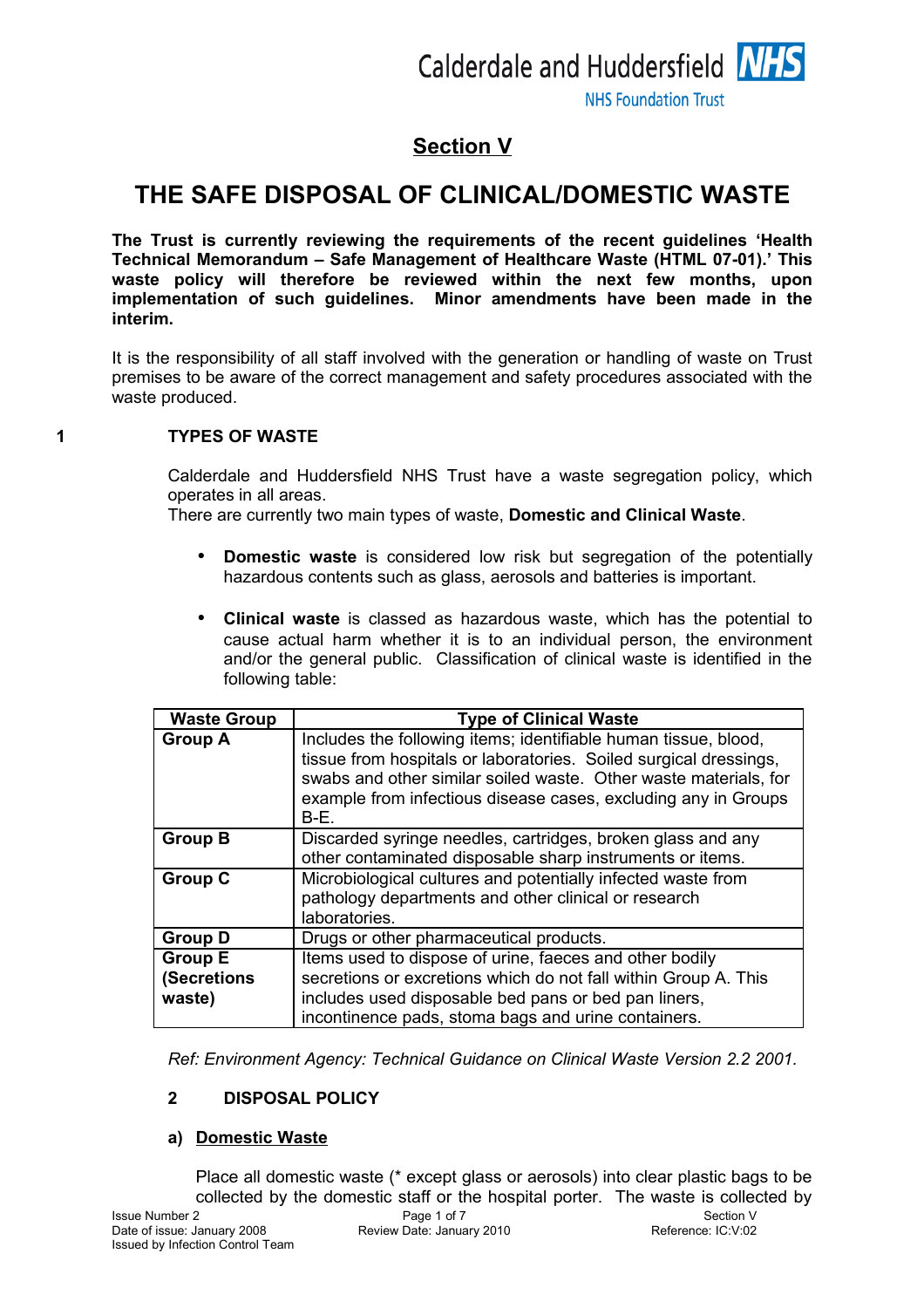the Local Authority landfill. **Under no circumstances must clinical waste enter the domestic waste system.**

When 2/3rds full, domestic waste bags should be securely sealed at the neck, before being transferred to the designated area, usually a sluice to await collection by the portering staff.

Domestic waste bags will be changed as part of the domestic routine at least daily. Should bags require changing at other times, this should be done by the relevant clinical staff.

**Aerosol cans, batteries, glass and broken crockery** must be segregated at ward/ department level and will be collected by the domestics or porters for safe storage prior to collection by the Local Authority.) These must never be placed in any waste bag, especially a yellow bag, which is designated for incinerated. Such items should be placed in a designated cardboard box lined with a plastic bag and is therefore leakproof

## **b) Catering Waste**

Food waste is returned to the main kitchen for central disposal.

## **c) Clinical Waste**

## **Group A**

**All human tissue, soiled dressings and swabs, including waste that is contaminated with blood and body fluids,** must be placed directly into a yellow clinical waste bag. Clinical waste bins containing the yellow bags must have pedal operated lids. When **2/3rd full** the bag must be securely tied, labelled with ward/department and hospital site. The bag must be **stored in a safe place** away from public access; in most areas the sluice area is used. Most wards/departments have clinical waste wheelie bins (80/20 bins), which **must remain locked** when not in use.

# **Group B**

**Syringes, needles, cartridges, glass vials, sharps, contaminated broken glass etc.** must be discarded into a yellow sharps container which is clearly marked with the **British safety number 7320** and **UN 3291**. Staff must adhere to the Trust policy on the Safe Use and Disposal of Sharps (Section S, Infection Control Policy Manual). When the sharps container is **2/3 full** the lid must be closed securely. The identification label must be completed to identify user, date and ward/department. The closed bin must immediately be stored in a safe place away from public access prior to collection. eg the sluice. There should be a separate sharps box collection by the porters.

# **Group C**

Laboratory waste, after autoclaving where necessary, should be placed in a yellow clinical waste bag, tied at the neck and placed into the clinical waste wheelie bins provided. These wheelie bins must remain locked when not in use.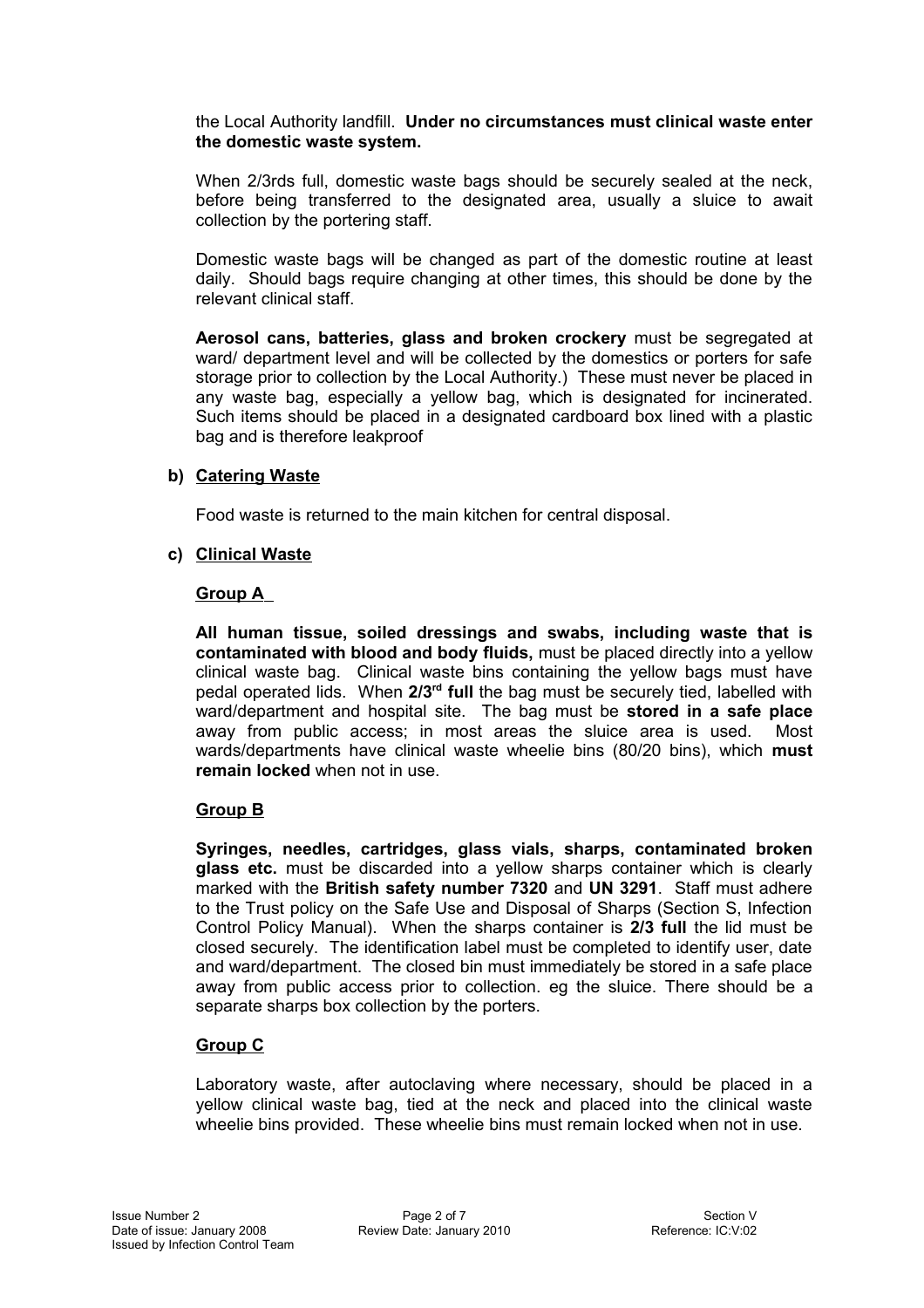## **Group D**

**Pharmaceutical Waste** includes all medicinal products for internal and external use, vaccines, disinfectants and their containers. These should be disposed of as follows:-

**Stock items** – empty stock items (including tablet bottles, blister packs and any bottles that have contained liquids) which have been in direct contact with medicines or disinfectants should be placed in a yellow clinical waste bag and treated as clinical waste (Group A).

Unwanted, or expired, stock items should be returned to the Pharmacy in the red stock box. Bulky items may be collected by the Pharmacy by first contacting HRI Ext. 2724 or CRH Ext. 4280. Cardboard boxes, other than outer medicine boxes, can be disposed of as domestic waste.

**Medicines labelled with individual patients names** – These should be returned to the pharmacy when no longer needed via the Ward Clinical Pharmacist unless they fall into one of the categories below.

**Controlled drugs** – empty packs of Controlled Drugs should be disposed of as Stock items above. Used, or empty, syringes or IV bags for infusion which have contained Controlled Drugs should be treated as Syringes/Infusions (see below).

Expired Controlled Drugs and those no longer required should be dealt with by the Ward Clinical Pharmacist.

**Infusions (bags and syringes) and pre-filled syringes** – Used or part-used items in this category should be treated as Group B items.

**Cytotoxic drugs** – and all the equipment used for their administration including sharps, aprons and gloves must be disposed of separately into a designated cytotoxic waste container. This is a yellow sharps container which is clearly marked with the British Safety Number 7320 and UN 3291 and clearly labelled 'cytotoxic waste'. The container must not be overfilled and must be capable of being fully sealed following use.

**Vaccines** – expired vaccines, or used vaccine containers, should be disposed of by placing in a yellow sharps container and treated as Group B items.

For the safe use and disposal of pharmaceutical waste, refer to the Trust Medicine Code

## **Group E**

**Items used for disposal of urine, faeces and other bodily secretions** must be treated as **clinical waste in the hospital** setting.

#### **d) Safe Disposal of Clinical Waste**

Please remember the following points:

Yellow bags will be changed as part of the domestic routine at least daily. Should bags require changing at other times, this should be done by the relevant clinical staff.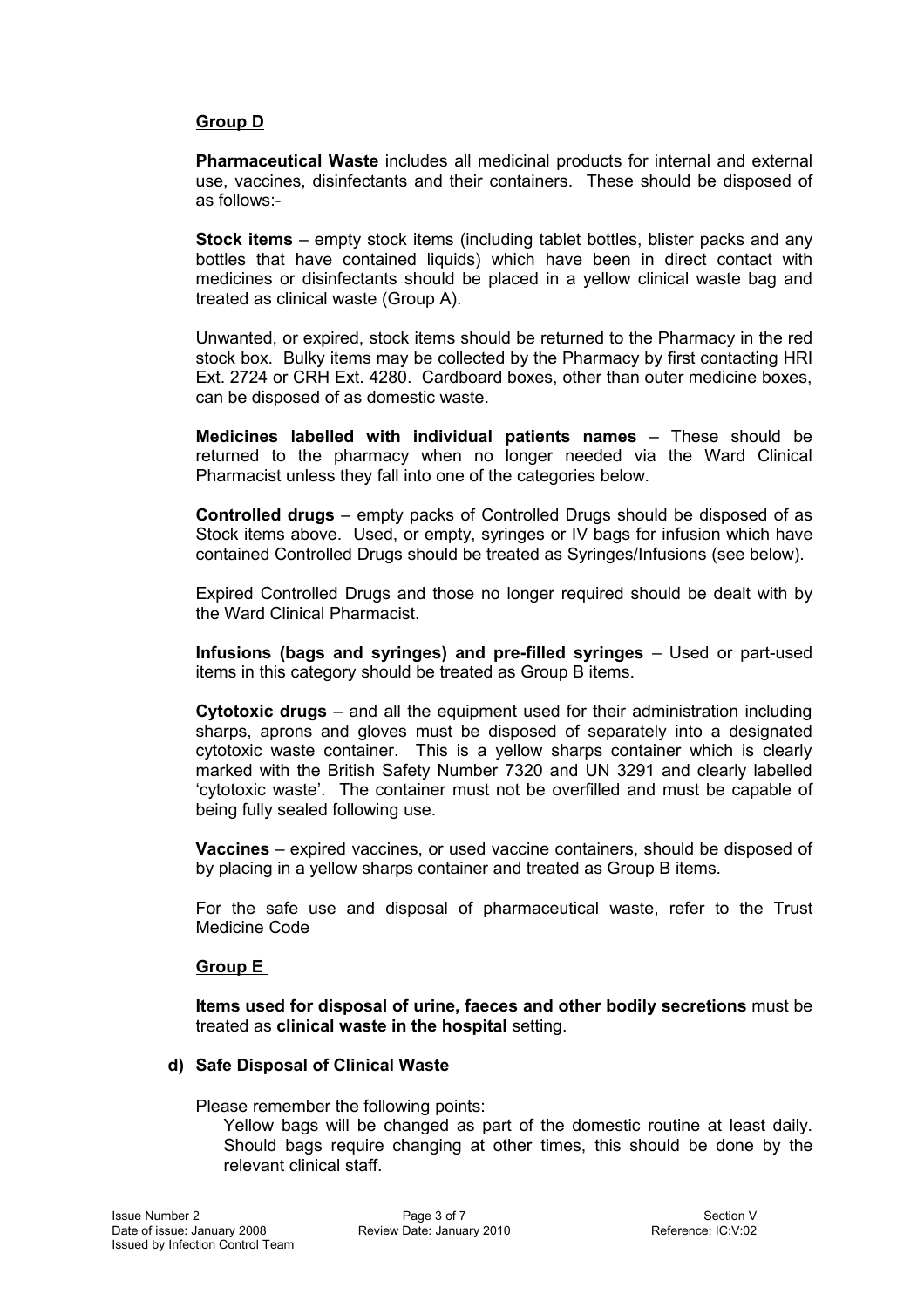- Always ensure the **hospital, ward/department** is **visible** on every bag and sharps container.
- Do not overfill bags (no more than  $2/3<sup>rd</sup>$  full).
- **Segregate** waste correctly sharps into sharps bins.
- **Never open** a clinical waste bag to examine contents.
- **Never handle spillages** from clinical waste bags without ensuring health and safety issues – see **Universal Infection Control Precautions**).
- **Do not use force to compact waste bags**, this may result in bags splitting.
- **Damaged or leaking bags** must not be moved until the complete bag is placed inside a new bag. Appropriate personal protective clothing must be worn.
- Clinical waste bags should be removed from the ward/dept in the 80/20 wheelie bins where available.

# **e) Special Waste**

Some clinical waste is classified as **special waste**

• **Radioactive waste, for examples radioactive drugs, syringes or giving sets containing such products.**

## **Special Waste Disposal**

**Radioactive waste** is generated within the x- ray department.

Such waste must be placed either in a designated sharps box or a clinical waste bag, then stored in an approved locked, lead lined bin within the department until the radiation is decayed. Levels of radiation should be monitored until they reach background level, then the sharps bin or clinical waste bag should be disposed of in the usual manner.

# **3 STORAGE AND TRANSPORTATION OF WASTE**

# **a) On the Hospital Site**

All trolleys or vehicles used for the transportation of waste within the hospital site must be smooth and impermeable to prevent any leakage following accidental spillages and allow for adequate cleaning.

They must have acceptable access to allow easy loading and conform to manual handling safety.

# **b) Storage of Waste Prior to Collection**

The storage area must be **securely locked** to prevent public access and never be left open if unattended.

Storage area and outside of wheelie bins must be clear of **rubbish and clutter** to prevent vermin and insect infestation.

Storage area must be **hard standing** with cleaning facility accessible. General cleaning with broom and water is adequate; **in the event of spillage please follow the spillage policy in the universal infection control precautions section**.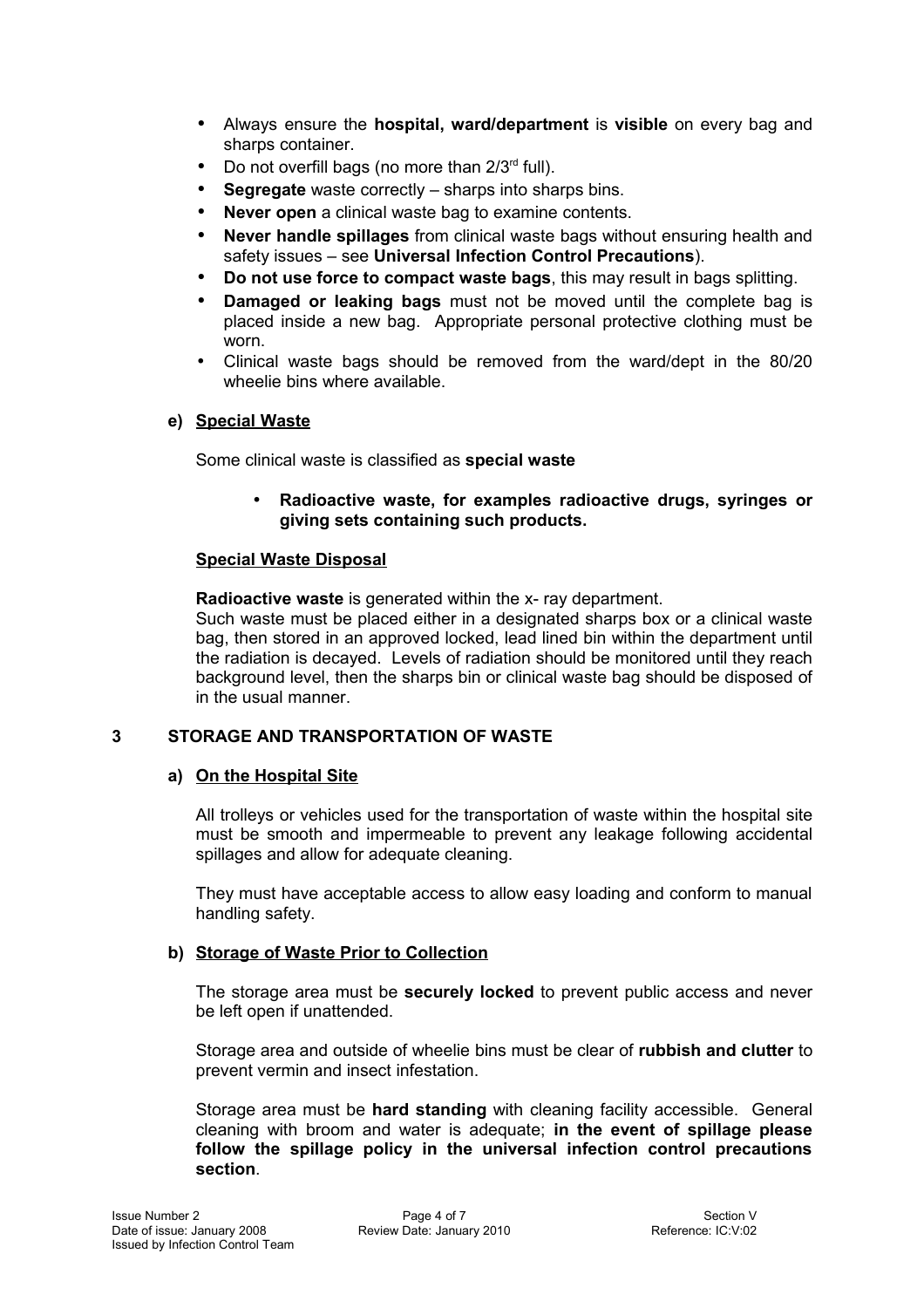## **Spillage kits must be readily available. First Aid kits must be readily available.**

Storage area must be adequate to provide **enough space** for removing and exchange of bins.

**The wheelie bins will be cleaned by White Rose, if you have any problems with these bins contact the waste manager.**

### **4 CONSIGNMENT NOTES/CONTROLLED WASTE TRANSFER NOTES**

Clinical waste, pharmaceutical/cytotoxic waste and radioactive waste must not be removed from site without the appropriate documentation being completed prior to collection by White Rose. In the case of special waste, pharmaceutical waste, radioactive waste pre-notification is required.

#### **Documentation**

**Clinical waste** – For each collection from the site the completion of a consignment note is required, as per Trust Waste Policy. Responsible officer - Estates Manager (Waste) HRI, Ext 2358

**Pharmaceutical waste** – Requires for each collection from site the completion of a consignment note for the carriage and disposal of hazardous wastes. Responsible person – Pharmacy Operational Services Manager HRI, Ext. 2861.

## **5 TRAINING REQUIREMENTS**

All staff that work in areas where waste is generated will receive instructions on risk assessment involved with waste handling, segregation and storage and disposal procedures, including the need to wear protective clothing.

All staff that may be required to move bagged clinical waste by hand within a particular location will be trained to:

- Know not to overfill or to use their hands or feet to compact waste under any circumstances
- Check that bags are correctly sealed and labelled
- Handle bags by the neck only
- Know the procedure in the case of accidents, spillages
- Check that the seal of any waste is intact after moving

• Report all accidents to their manager promptly and take appropriate first aid precautions